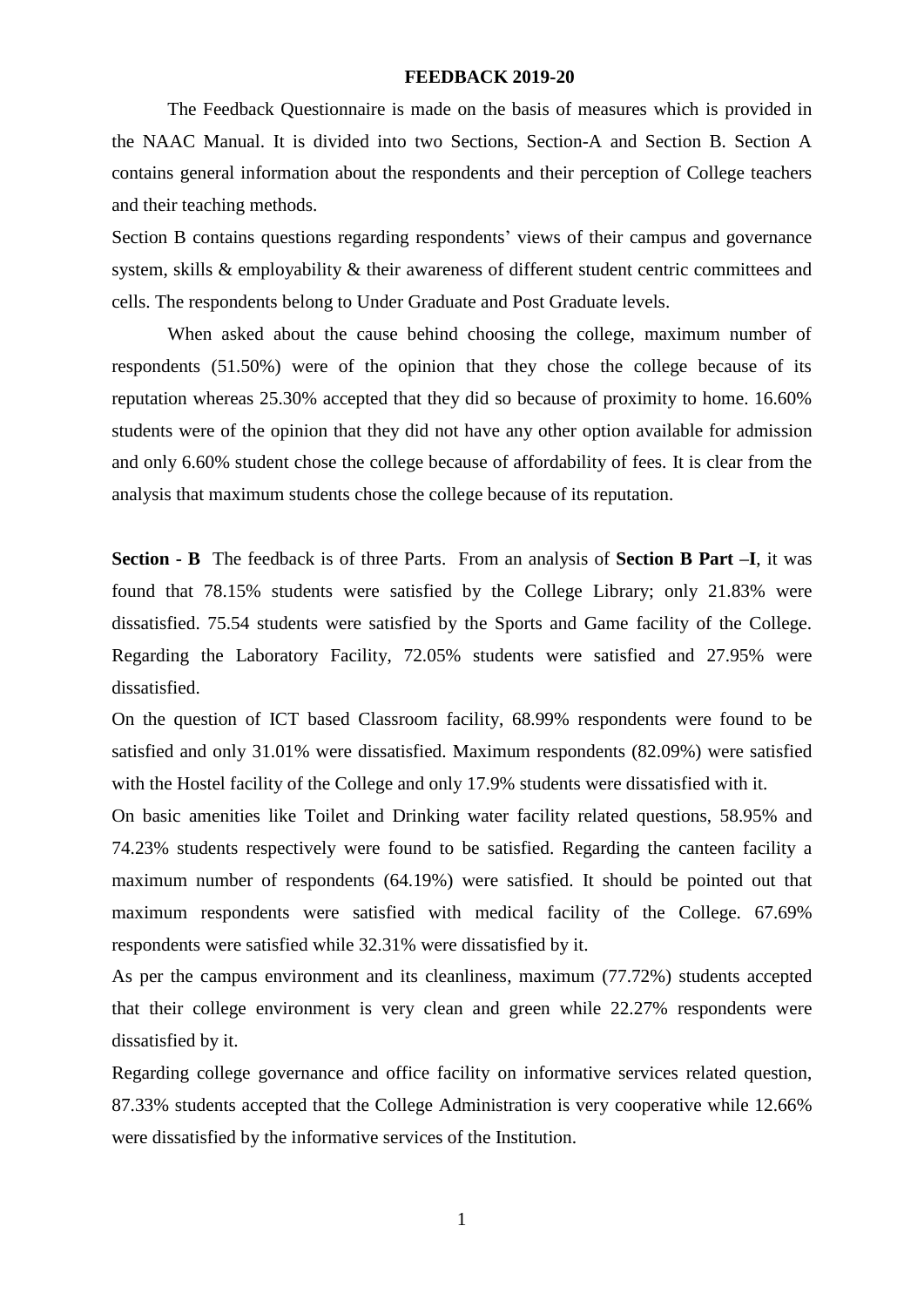On Student-oriented programmes such as NSS/NCC and Cultural Activities, 93.01% students expressed their satisfaction. Maximum (89.95%) students were satisfied by Cultural Activities and only 10.05% students were dissatisfied.

Maximum respondents (89.51%) accepted that students' representation in all programmes  $\&$ committee activities are adequate  $\&$  they perform properly. In this way it is clear that maximum students are satisfied with the college campus life, facilities and governance or administrative system of the institution.

From an analysis of **Section B, Part II,** which is related to the Role of Institution in skill development and employment of students after studying in the College, it is clear that 96.05% students were satisfied by the level of knowledge gained in the Institution. On the question of different skills gained in the Institution, 94.75% students were satisfied and 5.24% were not satisfied. Regarding the role of the Institution in employability, 88.20% respondents gave a satisfactory response and only 11.78% respondents were not satisfied. On the question of the Institution's Guidance and Career Counseling Cell's role in providing proper guidance to students, 89.50% respondents expressed satisfaction whereas 10.47% respondents were not satisfied. 77.28% students gave response expressing satisfaction regarding the role of 'Placement Cell' of Institution while 22.70% students gave a response expressing dissatisfaction.

In this way it is clear that maximum students have a satisfactory view towards the role of Institution in the process of knowledge and skill development, employability, guidance  $\&$ counseling & placement.

**Section B Part III** of the feedback is related to questions regarding students' awareness of different Committees & Cells of the Institution. It is clear from the analysis that 86.89% students were aware of the Guidance and Counseling Cell and its functions whereas only 13.11% were not aware of it. 61.57% respondents have knowledge about the Institutional IQAC and 38.43% do not have any knowledge about this Cell. 91.70% students were aware of the Anti Ragging Committee of the College and 67.25% students have knowledge of the Grievance & Redressal Cell whereas 32.75% have no information about them. On the question of Digital Library of the College, 87.78% students have knowledge and awareness regarding this. Only 12.22% are not aware of the Digital Library of the College. Regarding the Alumni Cell, 70.30% students accepted that they have information about the alumni cell and 86.03% students want to become member of their Institutional Alumni Cell.

In this way, on the basis of an analysis of Section B Part III it is clear that maximum students have knowledge and awareness regarding Institutional Committees & Cells.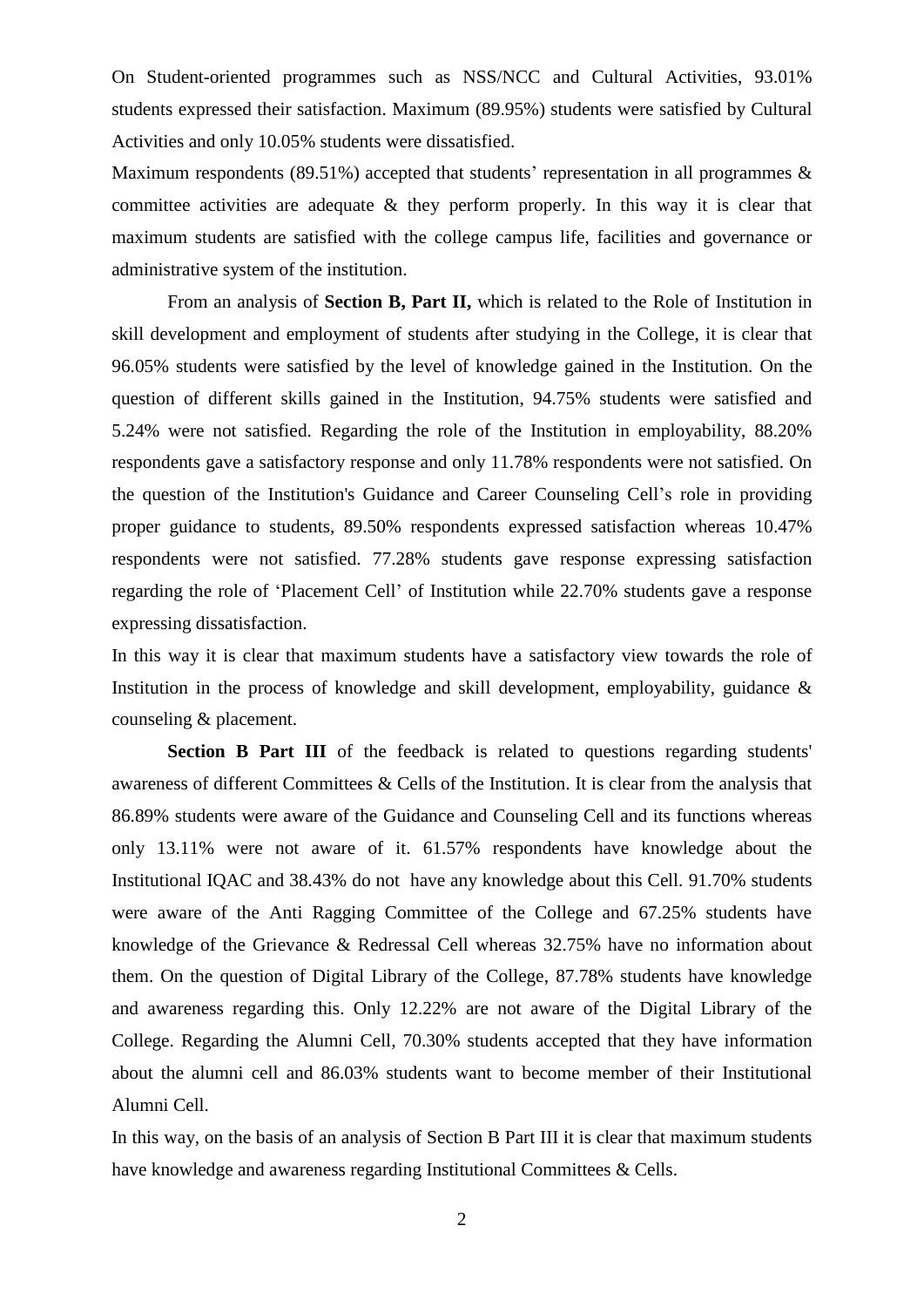#### **ANNEXURE -02**

#### **Figures**

#### **Figure - 1**

#### **Cause of College Selection**

| Cause                     | <b>Response Percentage %</b> |
|---------------------------|------------------------------|
| Reputation                | 51.50%                       |
| Affordability of Fee      | 6.60%                        |
| Near to home              | 25.30%                       |
| No other option available | 16.60%                       |

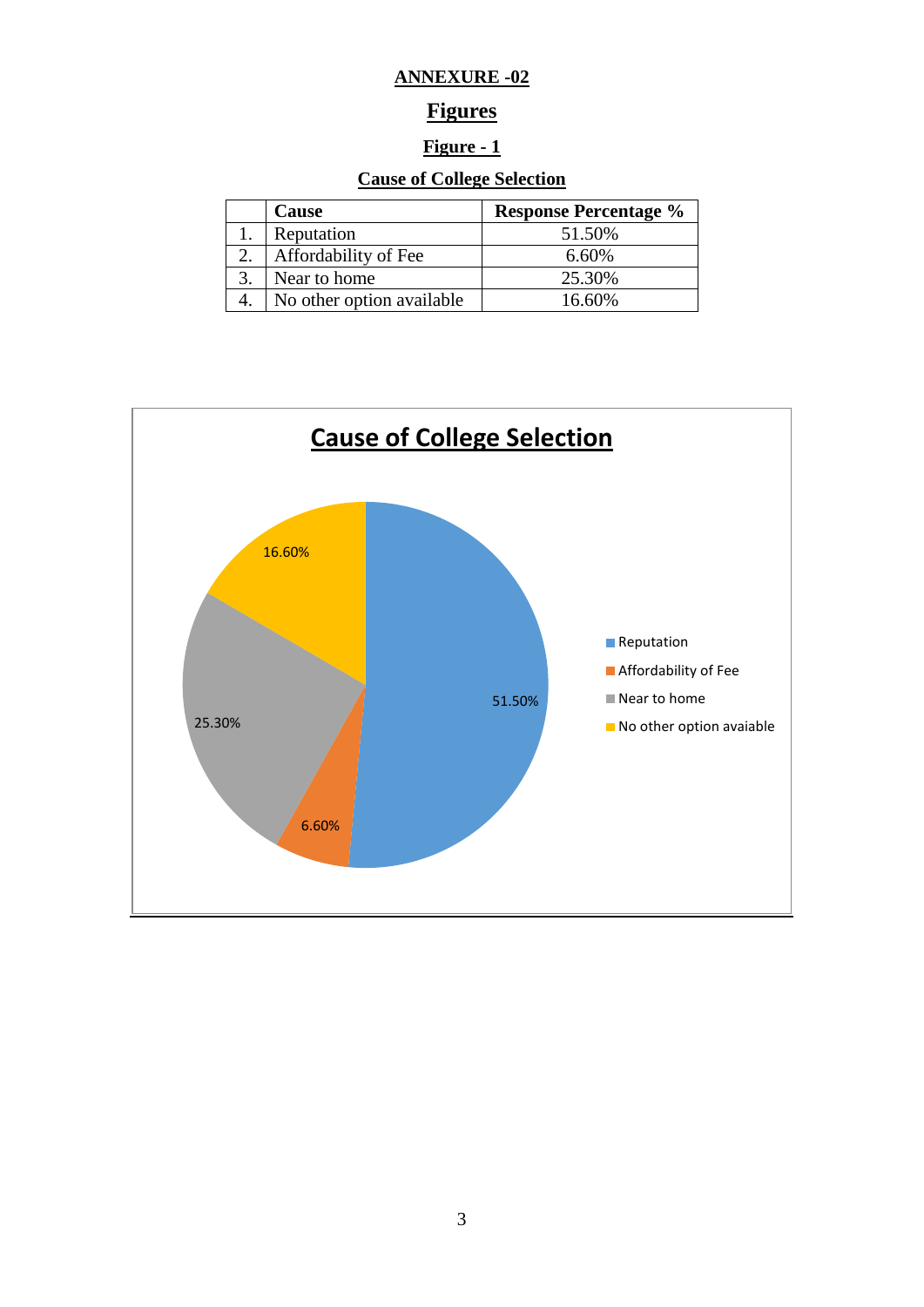### **Figure - 2**

Student awareness of the Institution's Student Oriented Cells & Committees

| Sr No. | <b>Awareness Response</b>  | <b>Yes</b> | N <sub>0</sub> |
|--------|----------------------------|------------|----------------|
|        | Guidance Cell              | 86.89%     | 13.11%         |
| 2.     | <b>IOAC</b>                | 61.57%     | 38.43%         |
| 3.     | Anti Ragging               | 91.70%     | 8.30%          |
| 4.     | Digital Library            | 87.78%     | 12.22%         |
| 5.     | Grievance & Redressal Cell | 67.25%     | 32.75%         |
| 6.     | Alumni Cell                | 70.30%     | 29.70%         |
| 7.     | Membership of Alumni       | 86.03%     | 13.97%         |

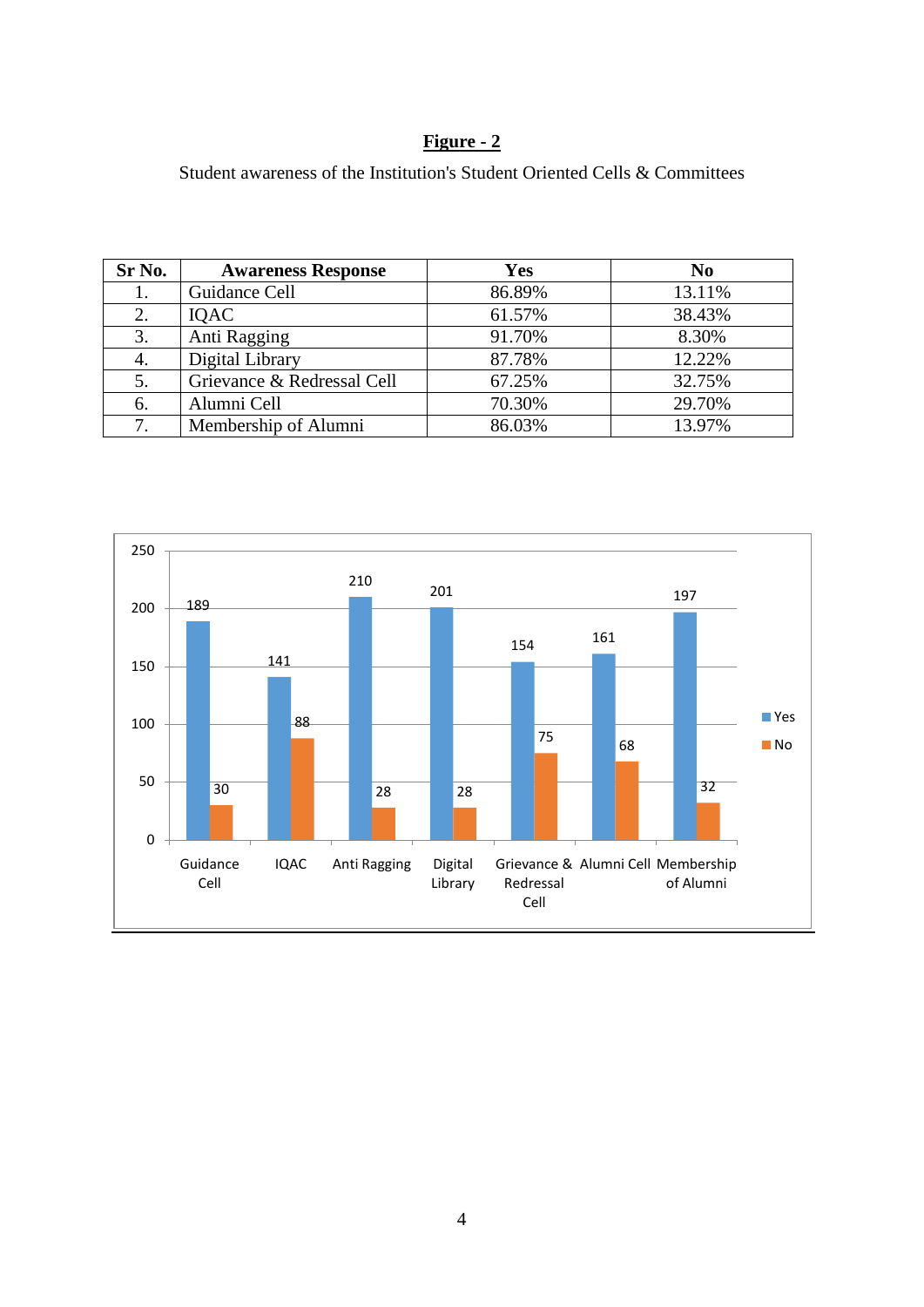#### **Figure – 3**

| Sr. No. | <b>Skill Development</b>        | Dissatisfaction in % | Satisfaction in % |
|---------|---------------------------------|----------------------|-------------------|
|         | Level of<br>Knowledge           | 3.92                 | 96.05             |
|         | <b>Skill Gained</b>             | 5.24                 | 94.74             |
| 3       | Employability                   | 11.78                | 88.2              |
| 4       | Guidance & Career<br>Counseling | 10.47                | 89.50             |
|         | Placement Cell                  | 22.7                 | 77.28             |

Role of Institution in Skill Development and Employment

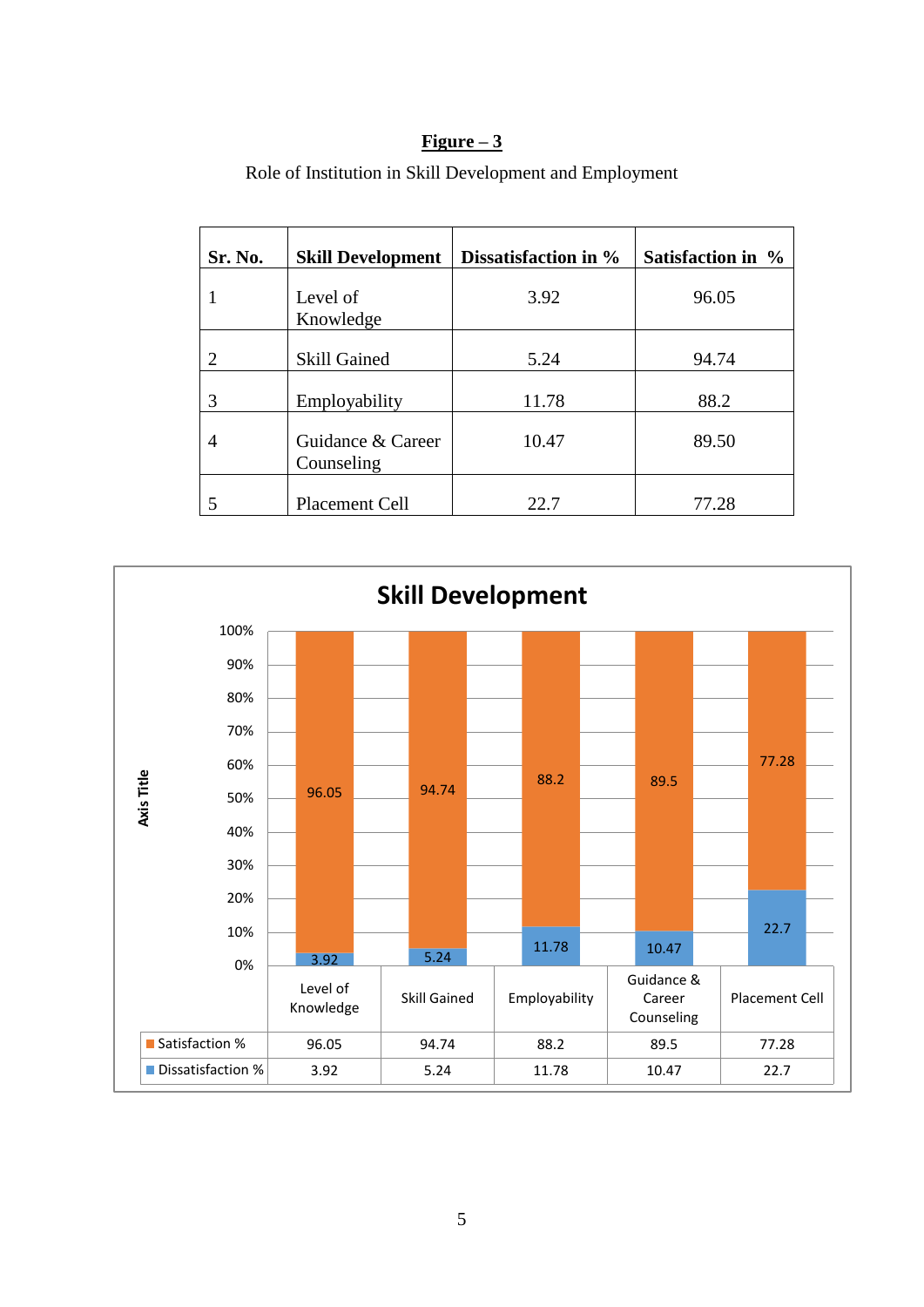| H٦<br>IØ1117 | e |  |
|--------------|---|--|
|              |   |  |

| Sr. | <b>Campus Facility</b>  | <b>Dissatisfaction</b> | Satisfaction in % |
|-----|-------------------------|------------------------|-------------------|
| No. |                         | in $%$                 |                   |
| 1.  | Library                 | 21.83                  | 78.15             |
| 2.  | <b>Sports Game</b>      | 24.45                  | 75.54             |
| 3.  | Laboratory              | 27.94                  | 72.05             |
| 4.  | <b>Smart Classroom</b>  | 31.01                  | 68.99             |
| 5.  | Hostel                  | 17.90                  | 82.09             |
| 6.  | <b>Medical Facility</b> | 32.31                  | 67.69             |
| 7.  | Clean & Green Campus    | 22.27                  | 77.72             |

Students Perspective toward Campus Facility

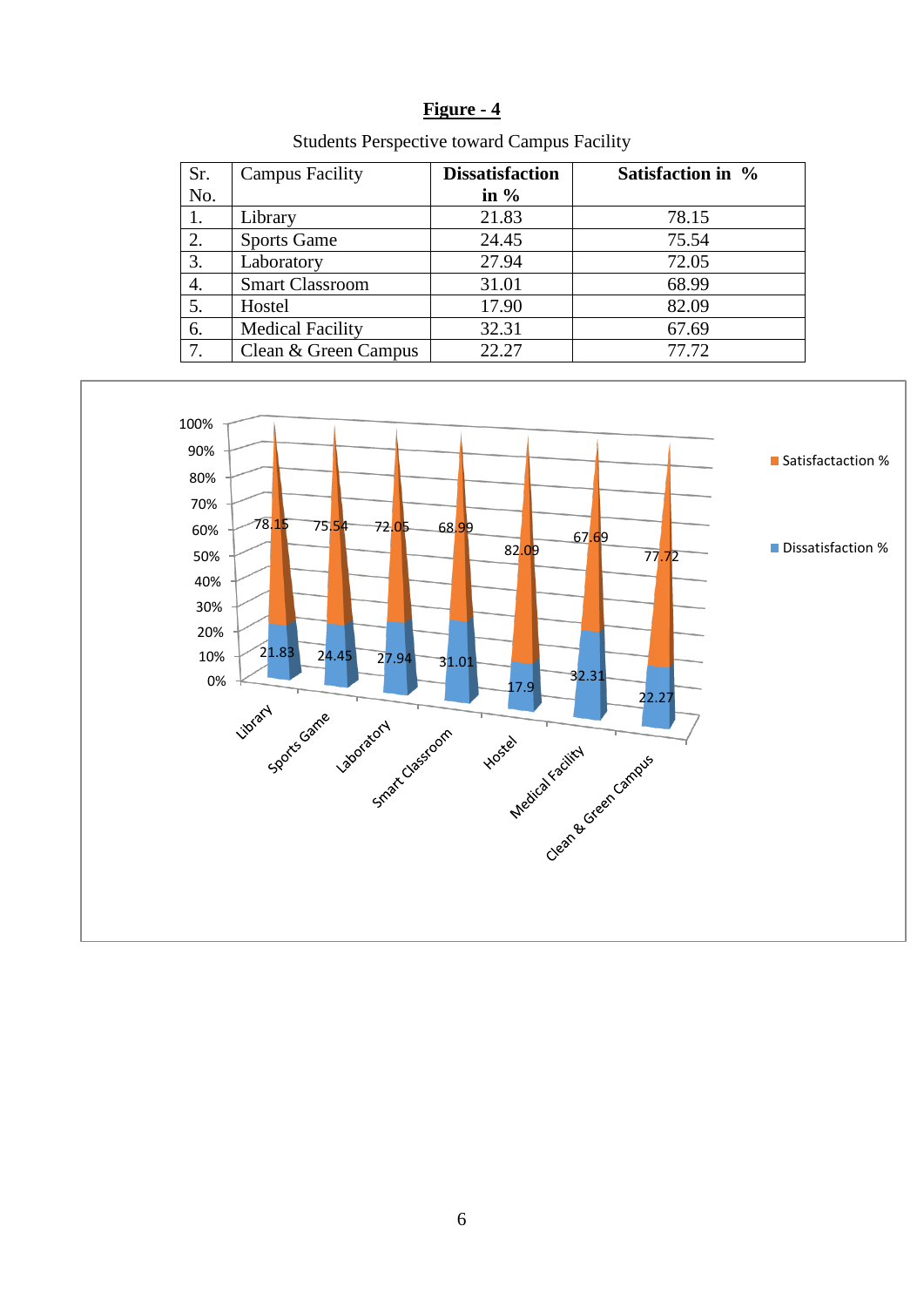#### **Figure – 5**

| Sr. No. | <b>Items</b>                                     | <b>Dissatisfaction in</b><br>$\frac{6}{9}$ | Satisfaction in % |
|---------|--------------------------------------------------|--------------------------------------------|-------------------|
|         | Cooperation of<br>Administration<br><b>Staff</b> | 12.66                                      | 87.33             |
|         | Informative<br>Services                          | 12.66                                      | 87.33             |
|         | <b>Students</b><br>Representation                | 10.48                                      | 89.51             |

#### **Students Perspective towards College Administration & Students Representative**

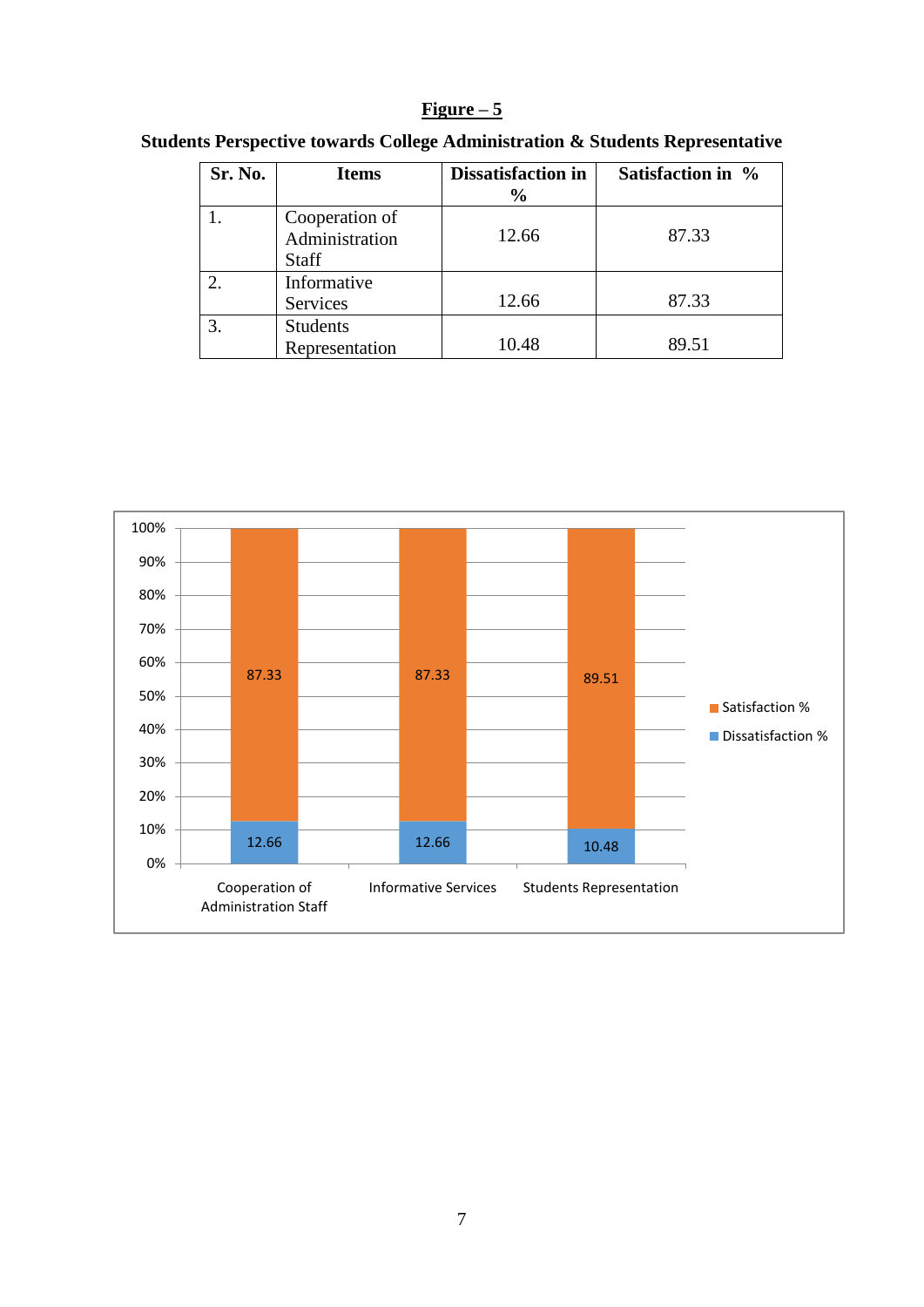## **Annxure-01 (Tabulation)**

## **Table -01**

#### **SECTION -A**

#### **Cause of College Selection**

| Cause                     | <b>Response (Percentage)</b> |
|---------------------------|------------------------------|
| Reputation                | 51.50                        |
| Affordability of Fee      | 6.60                         |
| Near to home              | 25.30                        |
| No other option available | 16 60                        |

### **Table -02**

## **SECTION B PART I**

#### **Campus Life and Governance**

| <b>Sr. No.</b> | Campus Life &                  | <b>Dissatisfaction</b> | <b>Satisfaction</b> |
|----------------|--------------------------------|------------------------|---------------------|
|                | Governance                     | (Percentage)           | (Percentage)        |
| 1.             | Library                        | 21.83                  | 78.15               |
| 2.             | Sports & Game                  | 24.45                  | 75.54               |
| 3.             | Laboratory                     | 27.94                  | 72.05               |
| 4.             | <b>Smart Classroom</b>         | 31.01                  | 68.99               |
| 5.             | Toilet                         | 41.04                  | 58.95               |
| 6.             | Drinking Water                 | 35.76                  | 74.23               |
| 7.             | Hostel                         | 17.9                   | 82.09               |
| 8.             | Canteen                        | 35.81                  | 64.19               |
| 9.             | <b>Medical Facility</b>        | 32.31                  | 67.69               |
| 10.            | <b>Student's Grievance</b>     | 20.52                  | 81.22               |
|                | Redressal Cell                 |                        |                     |
| 11.            | Cleanliness of the Campus      | 22.27                  | 77.72               |
| 12.            | <b>Campus Environment</b>      | 10.04                  | 89.95               |
| 13.            | Cooperation of                 | 12.66                  | 87.33               |
|                | <b>Administration Staff</b>    |                        |                     |
| 14.            | <b>Informative Services</b>    | 12.66                  | 87.33               |
| 15.            | NSS/NCC                        | 6.98                   | 93.01               |
| 16.            | <b>Cultural Activities</b>     | 10.05                  | 89.95               |
| 17.            | <b>Students Representation</b> | 10.48                  | 89.51               |